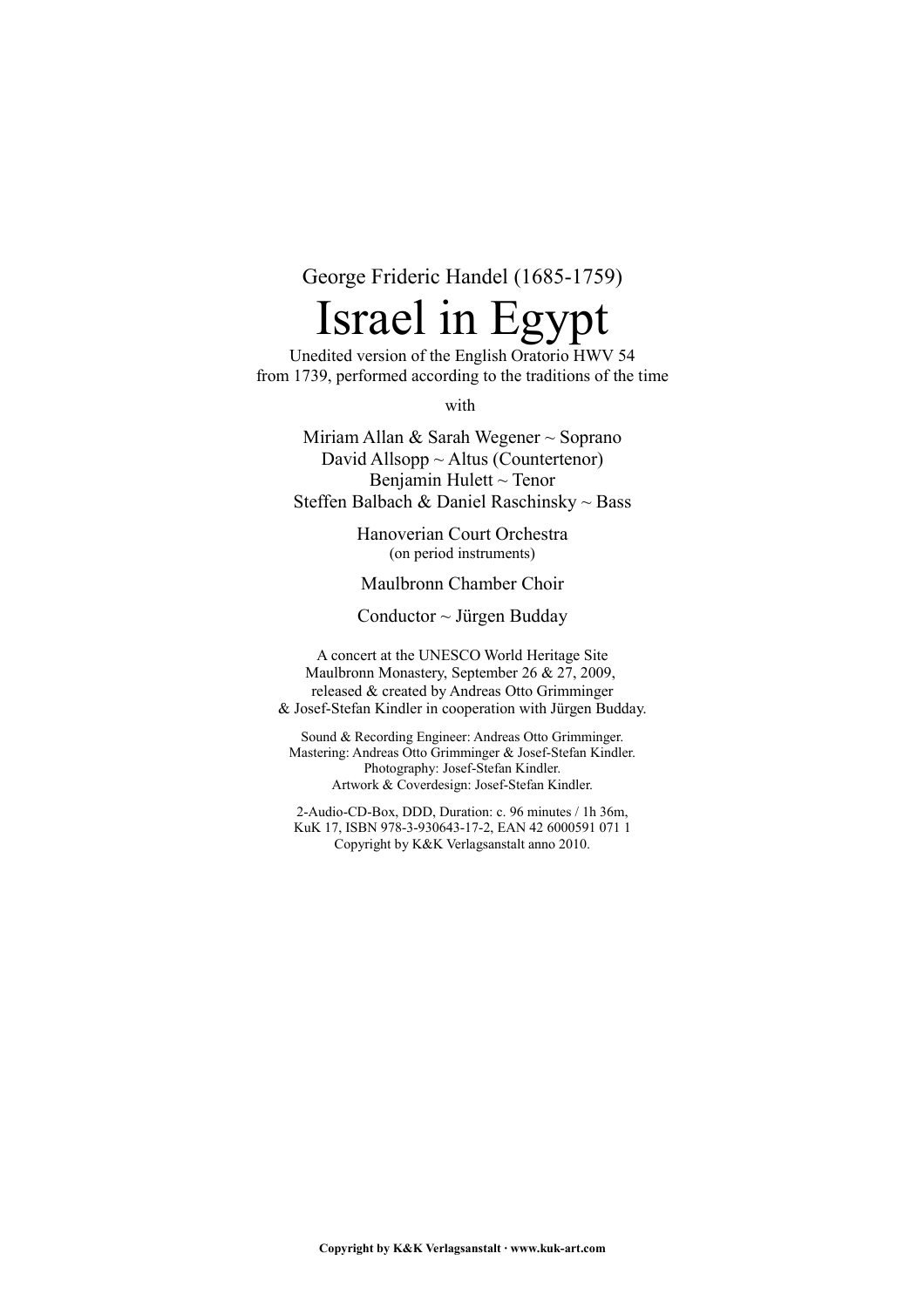his live recording is part of a cycle of oratorios and masses, performed in the basilica of Maulbronn This live recording is part of a cycle of oratorios and masses, performed in the basilica of Maulbronn Abbey under the direction of Jürgen Budday. The series combines authentically performed oratorios and masses with the optimal acoustics and atmosphere of this unique monastic church. This ideal location demands the transparency of playing and the interpretive unveiling of the rhetoric intimations of the composition, which is especially aided by the historically informed performance. The music is exclusively performed on reconstructed historical instruments, which are tuned to the pitch customary in the composer's lifetimes (this performance is tuned in  $a' = 415$  Hz).

With "Israel in Egypt" you listen to the 10th Handel-Oratorio from this concert-cycle, which is documented on disc.

During the second half of the 17th century, there were trends toward the secularization of the religious oratorio. Evidence of this lies in its regular performance outside church halls in courts and public theaters. Whether religious or secular, the theme of an oratorio is meant to be weighty. It could include such topics as Creation, the life of Jesus, or the career of a classical hero or biblical prophet. Other changes eventually took place as well, possibly because most composers of oratorios were also popular composers of operas. They began to publish the librettos of their oratorios as they did for their operas. George Frideric Handel also wrote secular oratorios based on themes from Greek and Roman mythology. He is also credited with writing the first English language oratorio.

**"Israel in Egypt"**, the fifth of the nineteen oratorios which Handel composed in England, was written in 1738, the composition of the whole colossal work occupying but twenty-seven days. It was first performed April 4, 1739, at the King's Theatre, of which Handel was then manager. It is essentially a choral oratorio. It comprises no less than twenty-eight massive double choruses, linked together by a few bars of recitative, with five arias and three duets interspersed among them. Unlike Handel's other oratorios, there is no overture or even prelude to the work. Therefore - exactly how conductor Jürgen Budday did it - many artists starts the performance of "Israel in Egypt" with the Overture from the Oratorio "Solomon". Especially because of the fact, that Handel replaced in 1756 the first part of "Israel in Egypt" (which was originally a funeral anthem for Queen Caroline) through an shortened version of the first act from his oratorio "Solomon".

Handel's London oratorios usually includes three parts or acts. However, "Israel in Egypt" has been published and almost performed with two parts, which follows the compositional technique for Oratorios in Italy.

**The first part** describes *"the exodus"* of the Israelites from Egypt to escape the slavery. Six bars of recitative for tenor suffice to introduce the first part, "Exodus", and lead directly to the first double chorus, the theme of which is first given out by the altos of one choir with impressive pathos. The chorus works up to a climax of great force on the phrase ("And their Cry came up unto God"), the two choruses developing with consummate power the two principal subjects - first, the cry for relief, the second, the burden of oppression; and closing with the phrase above mentioned, upon which they unite in simple but majestic harmony. Then follow eight more bars of recitative for tenor, and the long series of descriptive choruses begins, in which Handel employs the imitative power of music in the boldest manner.

**The second part**, *"The Song of Moses"*, is basically a huge praise and victory anthem, which reflects the persecution and salvation. It ends in praise and glory to the Lord. A few bars of recitative referring to the escape of Israel, the choral outburst once more repeated, and then the solo voice declaring ("Miriam the prophetess took a trimbrel in her hand, and all the women went out after her with timbrels and with dances; and Miriam answered them"), lead to the final song of triumph. That grand, jubilant, overpowering expression of victory which, beginning with the exultant strain of Miriam ("Sing ye to the Lord, for He hath triumphed gloriously"), is amplified by voice upon voice in the great eight-part choir, and by instrument upon instrument, until it becomes a tempest of harmony, interwoven with the triumph of Miriam's cry and the exultation of the great host over the enemy's discomfiture, and closing with the combined power of voices and instruments in harmonious accord as they once more repeat Miriam's words ("The Horse and his Rider hath He thrown into the Sea").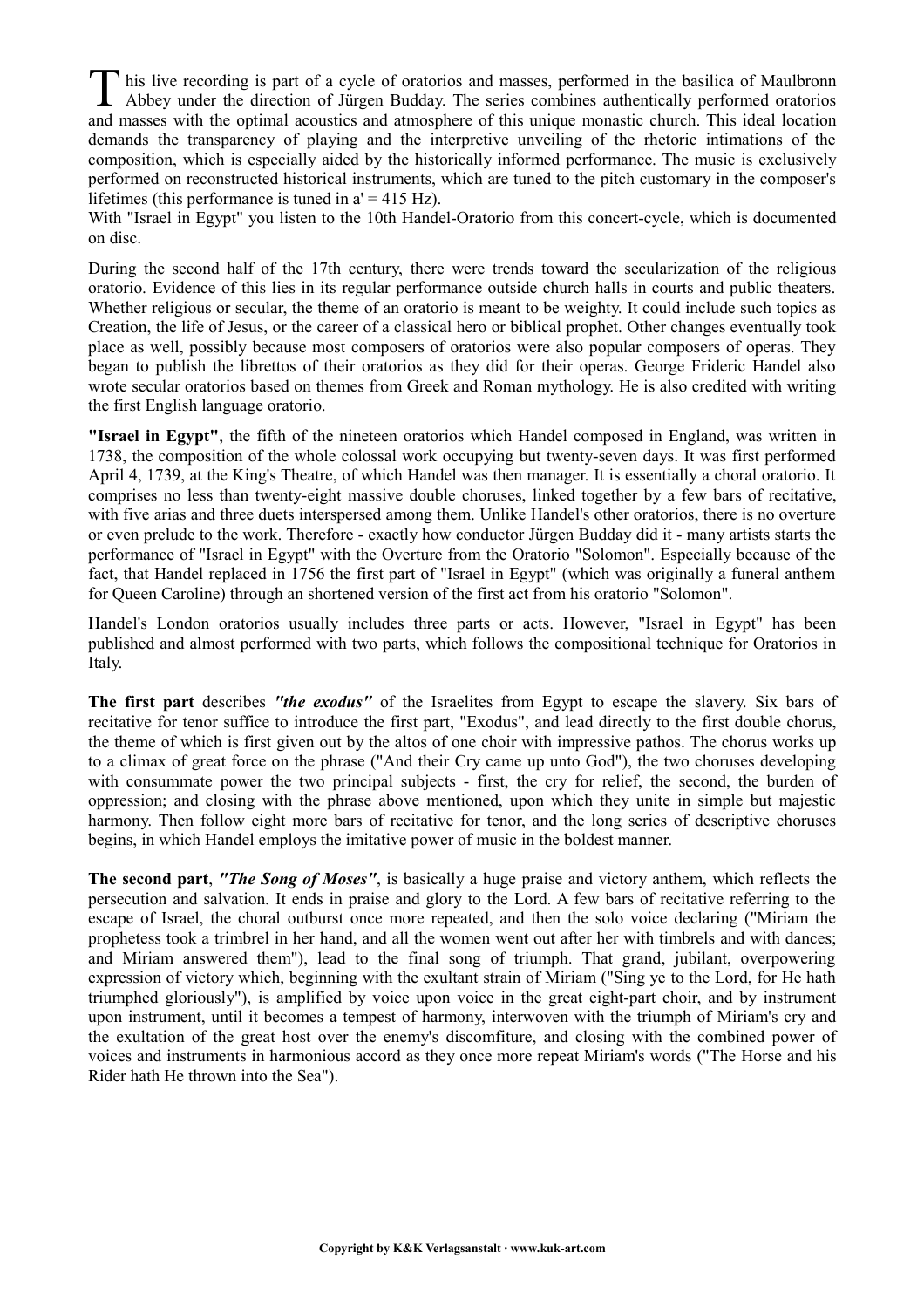# **Miriam Allan (Soprano I)**

Miriam Allan, master class graduate student of Emma Kirkby and Julianne Baird and winner of the London Handel Competition 2003, was born in Newcastle (Australia) in 1977. She studied at Newcastle University and graduated from there with several distinctions. She has performed the most important works of Bach, Handel and Purcell with leading choirs and orchestras such as the Australian Chamber Orchestra and the Sydney Philharmonic. She has also appeared as a guest with the Song Company and Sounds Baroque, including at their concertante performances. In addition to this she also gives recitals. In the summer of 2003, she sang not only the title role in the Handel opera "Semele" for the Pinchgut Opera, she also appeared in the world premiere of "Dreaming Transportation" at the Sidney Festival and sang in the first Australian performance of Bach's St Mark Passion by the Sidney Philharmonic under Arno Volmer as well as performing in Pergolesi's "Stabat Mater". Meanwhile, Miriam Allan lives in London, where she teaches singing at the Westminster Under School. She performs with ensembles such as Concerto Copenhagen, Israel Camerata, the London Handel Orchestra, the Leipzig Chamber Orchestra or Concerto Köln and is working with conductors like Trevor Pinnock, Sir John Elliot Gardiner and William Christie.

### **Sarah Wegener (Soprano II)**

The British/German Soprano with "silver soprano of Strauss dimensions" (orpheus international) has become an international sought-after interpret within a very short time. Sarah Wegener studied with Prof. Bernard Jaeger-Böhm in Stuttgart. After passing with distinction in 2006, she continued her studies in the class of Lied interpretation, working with Cornelis Witthoefft. 2007 she won the 1st prize of the "International Max-Reger-Competition for Lied" in Weiden. Sarah Wegener has been invited to prominent festivals like the Salzburg Biennale, thde Bachfest Leipzig and "La folle jourée" Nantes, to the Tonhalle Düsseldorf, to "De Singel" Antwerp, the "Opéra Garnier" Paris, the Philharmony Luxembourg and the Konzerthaus Berlin, where she made her debut performing "Ein deutsches Requiem" by Johannes Brahms. In 2011 Mrs. Wegener will give a concert at the Schwetzingen Festival. Because of her enormous gamut and of her exceptional skills, compositions by modern composers belong also to her repertoire - she perfomed, for example, the premiere of a song cycle by Georg Friedrich Haas.

# **David Allsopp (Altus, Countertenor)**

The "highly intelligent, vocally brilliant countertenor" David Allsopp began his musical training at an early age as a chorister at Rochester Cathedral and went on to spend four years as a choral scholar at the King's College in Cambridge. From there he moved to the renowned Westminster Cathedral Choir where he combined his growing career as a soloist with the daily services. David sings with many of London's major consort groups and has toured extensively both in Europe and further afield. On the solo platform, he has given many performances - although he specialises mainly in Baroque repertoire, his background means that he is equally at home with renaissance and medieval works and with more modern composers such as Britten and Tavener. Recent appearances have seen David in venues such as Karlsruhe Opera House, the Musikverein in Vienna and St John's, Smith Square in London.

# **Benjamin Hulett (Tenor)**

The young and honoured British Tenor is currently principal tenor at the Hamburg State Opera and recently made his debut at the "Bayerische Staatsoper" Munich as "Oronte" in Handel's Alcina. He has appeared for example at the BBC Proms under Sir Andrew Davies, Sir Roger Norrington and Sir John Eliot Gardiner, the Amsterdam Concertgebouw under Phillippe Herreweghe, Markus Stenz and Jos van Veldhoven, the Halle Handel Festival under Howard Arman and Frieder Bernius. Other concert appearances include those with the BBC Symphony, Scottish Chamber Orchestra, English Chamber Orchestra, RPO, King's Consort, Wiener Akademie, Monteverdi Choir, Orchestre des Champs-Elysees, Stavanger Symphony and Hamburg Philharmonic Orchestras. Benjamin Hulett studied musicology at the New College in Oxford and opera and vocal technique at Guildhall School of Music and Drama in London.

#### **Steffen Balbach (Bass I)**

Steffen Balbach was born in 1971 and studied church music at the College of Church Music in Esslingen. He was full time cantor of the Christus-Church in Donaueschingen and completed his vocal studies at the Freiburg Conservatory with the highest possible point count. Since then, he has sung the bass and baritone parts of countless oratorios, cantatas and masses. In 2001 he reached the final round of the renowned international vocal competition Belvedere in Vienna. Stefan Balbach works with the choir of Radio Bavaria and the Gewandhaus-Kammerchor, Leipzig. He has been a choir member and soloist of the National Opera in Stuttgart since 2002.

#### **Daniel Raschinsky (Bass II)**

The German bass-baritone was born in 1983. He attended the Christophorusschule in Altensteig, where he received piano lessons and choral singing training supported by a scholarship. As a member of the Christophorus-Kantorei he performed concerts and participated in numerous national and international choir competitions. In 2005 Mr. Raschinsky began to study singing at the "University of music and performing arts" in Stuttgart under Prof. Jaeger-Böhm - since 2008 with Prof. Dunja Vejzovic. Beside performances as a soloist Mr. Raschinsky has been a member of the "Stuttgart Chamber Choir", the "Wuerttemberg Chamber Choir" and the "Circus Musicus" under Prof. Dieter Kurz. His repertoire spans opera, major parts in the great oratorios, as well as Lieder literature and contemporary music.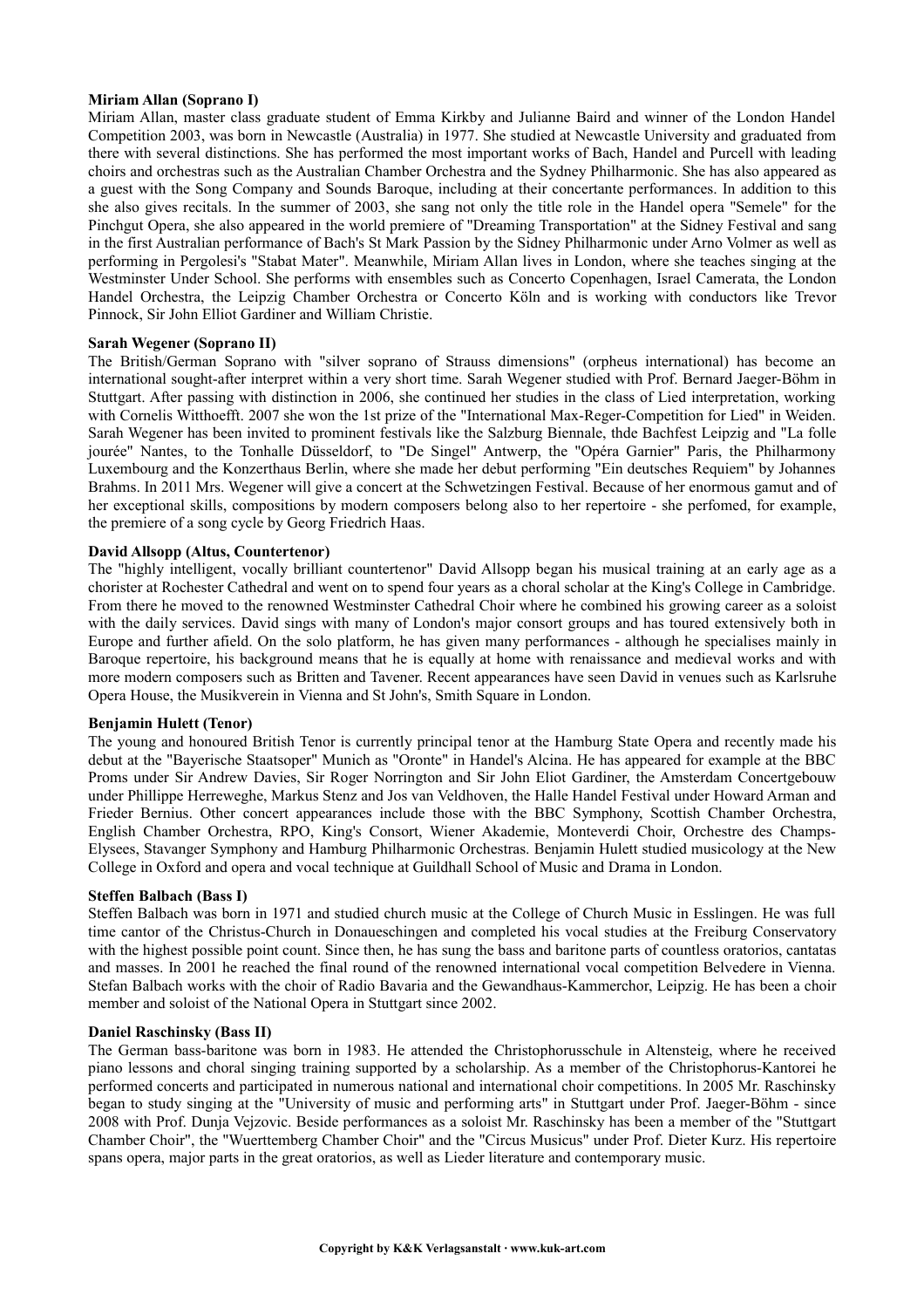### **Maulbronn Chamber Choir** (Maulbronner Kammerchor)

The Maulbronn Chamber Choir was founded in 1983 and counts today as one of the renowned chamber choirs in Europe. Awards like the first places at the Baden-Württemberg Choir Competitions in 1989 and 1997, the second place at the German Choir Competition in 1990, the first prize at the German Choir Competition in 1998 and the second place at the International Chamber Choir Competition in Marktoberdorf 2008 show the extraordinary musical calibre of this ensemble. The Chamber Choir has managed to make quite a name for itself on the international scene, too. It was received enthusiastically by audiences and reviewers alike during its debut tour through the USA in 1983, with concerts in New York, Indianapolis and elsewhere. Its concert tours in many European countries, in Israel and Argentina as well as in South Africa and Namibia have also met with a similar response.

# **Hanoverian Court Orchestra** (Hannoversche Hofkapelle)

The Hanoverian Court Orchestra under concertmistress Marlene Goede-Uter remains totally faithful to the tradition of historic court orchestras. Performing on reconstructed historical instruments the sound of this ensemble is hallmarked by the fact that the musicians also have experience of playing with different music ensembles on the European Baroque scene and view historical performance practices as a means of keeping current. The repertoire of the Orchestra is not restricted to the many forms of Baroque music alone, but also includes classical works, with Mozart operas and the Romantic era being particularly favoured. Their constant involvement with 17th and 18th-century music has made the Court Orchestra musicians masters of their respective instruments. The result is the expressive and elegant style of playing, that assures the orchestra its prominent position. The Hanoverian Court Orchestra has been the "orchestra in residence" at the Herrenhausen Festival Weeks since 2006.

#### **Jürgen Budday (Conductor)**

is artistic director and founder of the Maulbronn Chamber Choir. He studied church music and musicology at the Academy of Music in Stuttgart from 1967 to 1974 and, since 1979, he has taught at the Evangelical Seminar in Maulbronn. This also involved his taking over as artistic director of the Maulbronn Monastery Concerts and the cantor choir. In 1992, he was named Director of Studies, in 1995 came the appointment as Director of Church Music and in 1998 he was awarded the "Bundesverdienstkreuz" (German Cross of Merit) as well as the Bruno-Frey Prize from the State Academy in Ochsenhausen for his work in music education. At the Prague International Choir Festival, Jürgen Budday received an award as best director and, since 2002, he has also held the chair of the Choral Committee with the German Music Council. Jürgen Budday has started a cycle of Handel oratorios that is planned to span several years, which involves working with soloists like Emma Kirkby, Michael Chance, Nancy Argenta and Mark Le Brocq (to name but a few). The live recordings of these performances, that have received the highest praise from reviewers, has won him international recognition. Till these days 10 oratorios by G.F.Handel are documented on discs.

*"No conductor and no choir have so consistently recorded so many Handel oratorios as Jürgen Budday and his Maulbronn Chamber Choir."* (Dr. Karl Georg Berg, Handel Memoranda Halle 2008)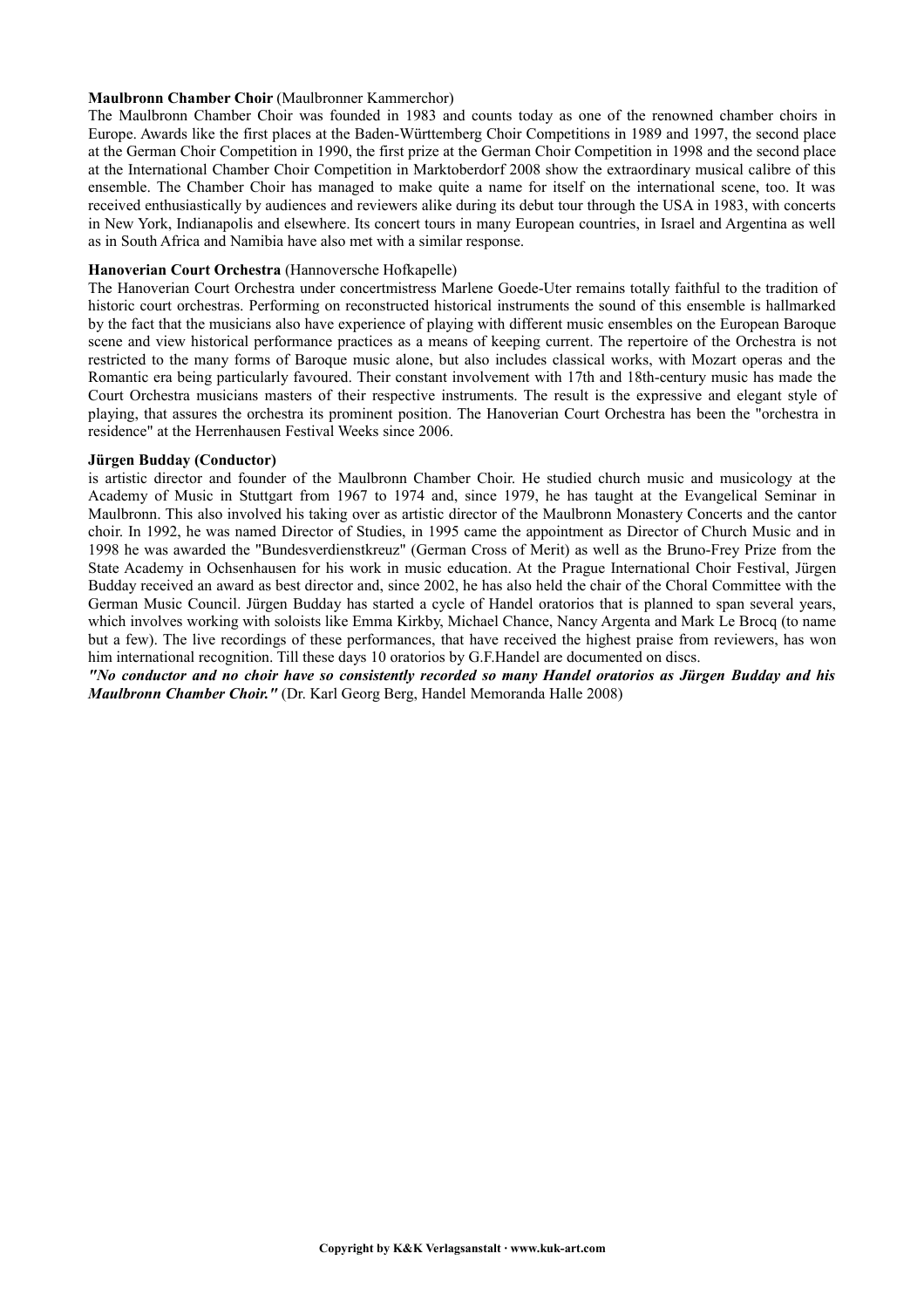# CD I

1. Overture *(from the Oratorio Solomon)*

> **Israel in Egypt (1739)** A Sacred Oratorio Words attributed to Charles Jennens

# **Part The First: Exodus**

#### 2. RECITATIVE (TENOR)

Now there arose a new king over Egypt, which knew not Joseph; and he set over Israel Task-masters to afflict them with burdens; and they made them serve with rigour.

# 3. COUNTERTENOR SOLO & CHORUS And the children of Israel sigh´d by reason of the bondage; and their cry came up unto God. They oppress´d them with burdens;

#### 4. RECITATIVE (TENOR)

Then he sent Moses, His servant, and Aaron, whom he had chosen; these shew´d His signs among them, and wonders in the land of Ham. - He turned their waters into blood.

and made them serve with rigour.

#### 5.CHORUS

They loathed to drink of the river: He turned their waters into blood.

#### 6. AIR (COUNTERTENOR)

Their land brought forth frogs, yea, even in the king´s chambers. He gave their cattle over to the pestilence. Blotches and blains broke forth on man and beast.

#### 7. CHORUS

He spake the word: and there came all manner of flies and lice in all their quarters. He spake: and the locusts came without number and devour´d the fruits of the land.

8. CHORUS He gave them hailstones for rain; fire, mingled with the hail, ran along upon the ground.

9. CHORUS He sent a thick darkness over the land, even darkness, which might be felt.

# CD I

1. Ouvertüre *(aus dem Oratorium Solomon)*

> **Israel in Ägypten (1739)** A Sacred Oratorio Words attributed to Charles Jennens

#### **Erster Teil: Der Auszug**

2. REZITATIV (TENOR) Nun kam ein neuer König in Ägypten, dem Joseph fremd war: und er setzt´über Israel Fronvögte, die sie drückten mit Arbeit und mit Diensten unbarmherzig.

# 3. ALT-SOLO & CHOR

Und die Kinder Israels schrien in ihrer harten Knechtschaft: und ihr Schreien stieg auf zu dem Herrn. Sie erlagen der Arbeit und weinten laut um Rettung.

#### 4. REZITATIV (TENOR)

Da sandt´ Er Moses, Seinen Diener, und Aaron, den Er erwählet: die wirkten Seine Zeichen und Wunder in dem Lande Ham. - Des Stromes Gewässer ward zu Blut.

#### 5. CHOR

Mit Ekel erfüllte der Trank nun: des Stromes Wasser ward zu Blut.

#### 6. ARIE (ALTUS)

Der Strom zeugte Frösche, die füllten das Land, ja, kamen in des Königs Kammer. Er liess von Seuchen schlagen alle Herdentrift. Schwarzes Geschwür brach aus an Mensch und Tier.

#### 7. CHORUS

Er sprach das Wort: und es kam der Fliegen Gewühl, der Fliegen und Mücken Schwarm in ihre Höfe. Er sprach: und der Zug der Heuschrecken kam und tilgte alle Frucht auf dem Feld.

#### 8. CHOR

Er sandte Hagel herab, Feuer in dem Hagelsturm rauscht im Donner auf das Land.

#### 9. CHOR Er sandte dicke Finsternis über all das Land, tiefes Nachtgraun, das niemand sah.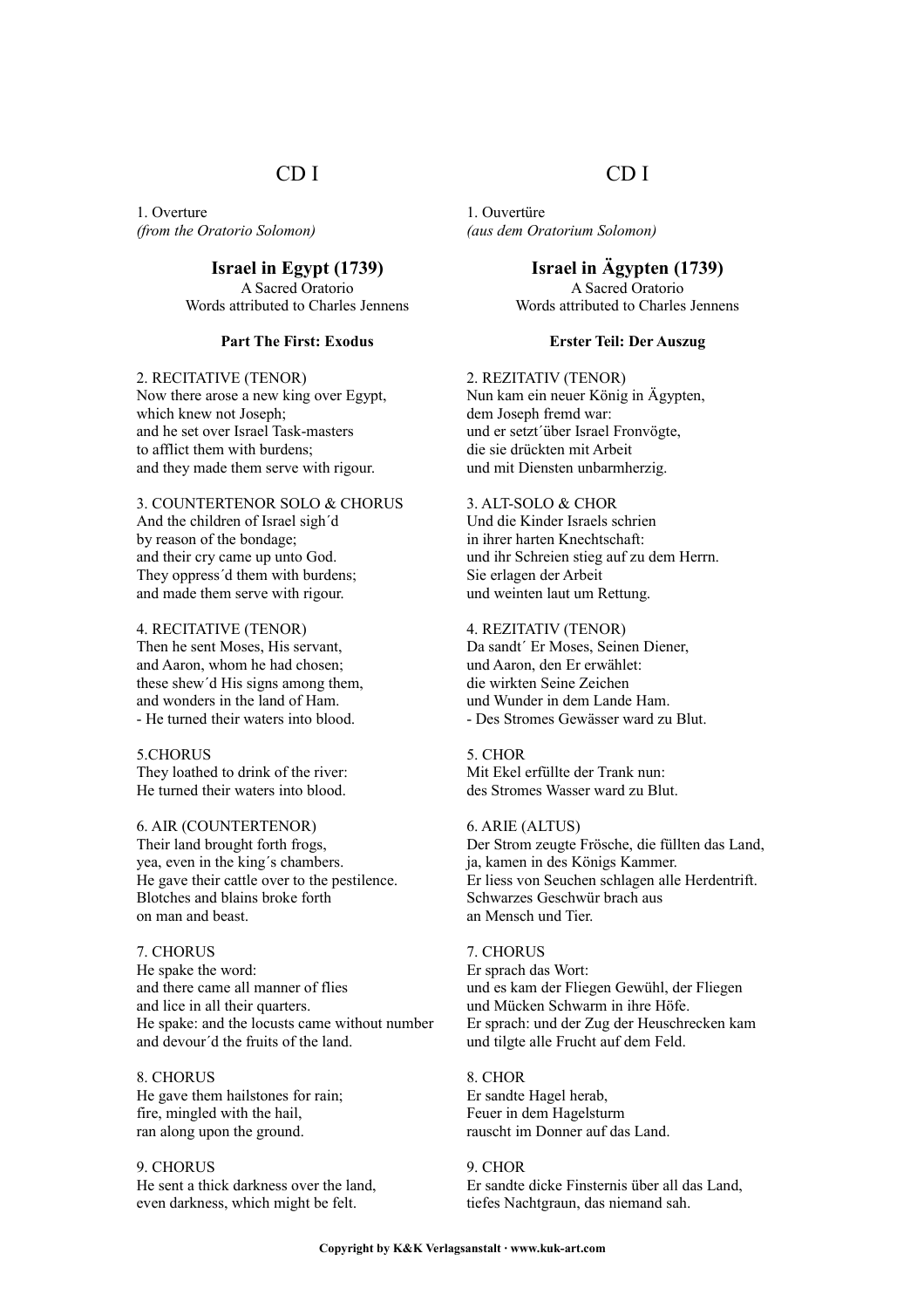10. CHORUS He smote all the first born of Egypt, the chief of all their strength.

11. CHORUS But as for His people, He led them forth like sheep. He brought them out with silver and gold: there was not one feeble person among their tribes.

12. CHORUS Egypt was glad when they departed, for the fear of them fell upon them.

13. CHORUS He rebuked the Red Sea, and it was dried up. He led them through a wilderness. But the waters overwhelmed their enemies, there was not one of them left.

## 14. CHORUS And Israel saw the great work that the Lord did upon th´Egyptians; and the people feared the Lord, and believed the Lord and His servant Moses.

# CD II

### **Part The Second: Moses' Song**

1. INTROITUS (CHORUS) Moses and the children of Israel sung this song unto the Lord, and spake, saying: I will sing unto the Lord, for He has triumphed gloriously; the horse and his rider hath He thrown into the sea.

2. DUET (SOPRANO I & II) The Lord is my strength and my song. He is become my salvation.

3. CHORUS He is my God and I will prepare Him an habitation: my father´s God. And I will exalt Him.

4. DUET (BASSO I & II) The Lord is a man of war: Lord is His name. Pharaoh's chariots and his host hath He cast into the sea; his chosen captains also are drowned in the Red Sea.

5. CHORUS The depths have covered them, they sank into the bottom as a stone.

10. CHOR Er schlug alle Erstgeburt Ägyptens, den Kern der ganzen Macht.

11. CHOR Doch mit dem Volk Israel zog Er dahin gleichwie ein Hirt. Er führt´es hinaus mit Silber und Gold: führte das ganze Heer aus Ägypten auf einen Tag.

12. CHOR Froh sah Ägypten seinen Auszug, denn die Furcht vor ihm überkam sie.

13. CHOR

Er gebot der Meerflut, und sie trocknete aus. Er führte durch die Tiefe trocken sie hindurch wie durch ein Wüstenland. Doch die Feinde überströmte die Wasserflut, dass auch nicht einer entkam.

14. CHOR

Und Israel sah dieses Werk, das der Herr tat am Land Ägypten: und ganz Israel fürchtete ihn und erkannte den Herrn und Seinen Diener Moses.

# CD II

# **Zweiter Teil: Moses Gesang**

1. INTROITUS (CHOR) Moses und die Kinder Israels sangen also zu dem Herrn, Ihn laut preisend: Ich will singen dem Herrn, denn Er hat geholfen wunderbar: das Ross und den Reiter hat Er gestürzt in das Meer.

2. DUETT (SOPRAN I & II) Der Herr ist mein Heil und mein Lied. Er ward allein mein Erlöser.

3. CHOR Er ist mein Gott und ich will bereiten ihm eine Wohnung: meines Vaters Gott. Und ich will ihn preisen.

4. DUETT (BASS I & II) Der Herr ist ein Mann des Krieges: Herr ist sein Name. Die Wagen des Pharaos und seiner Knechte warf er ins Meer; seine auserwählten Hauptleute versanken im Roten Meer.

5. CHOR Die Tiefe deckte sie, sie sanken in den Abgrund wie ein Stein.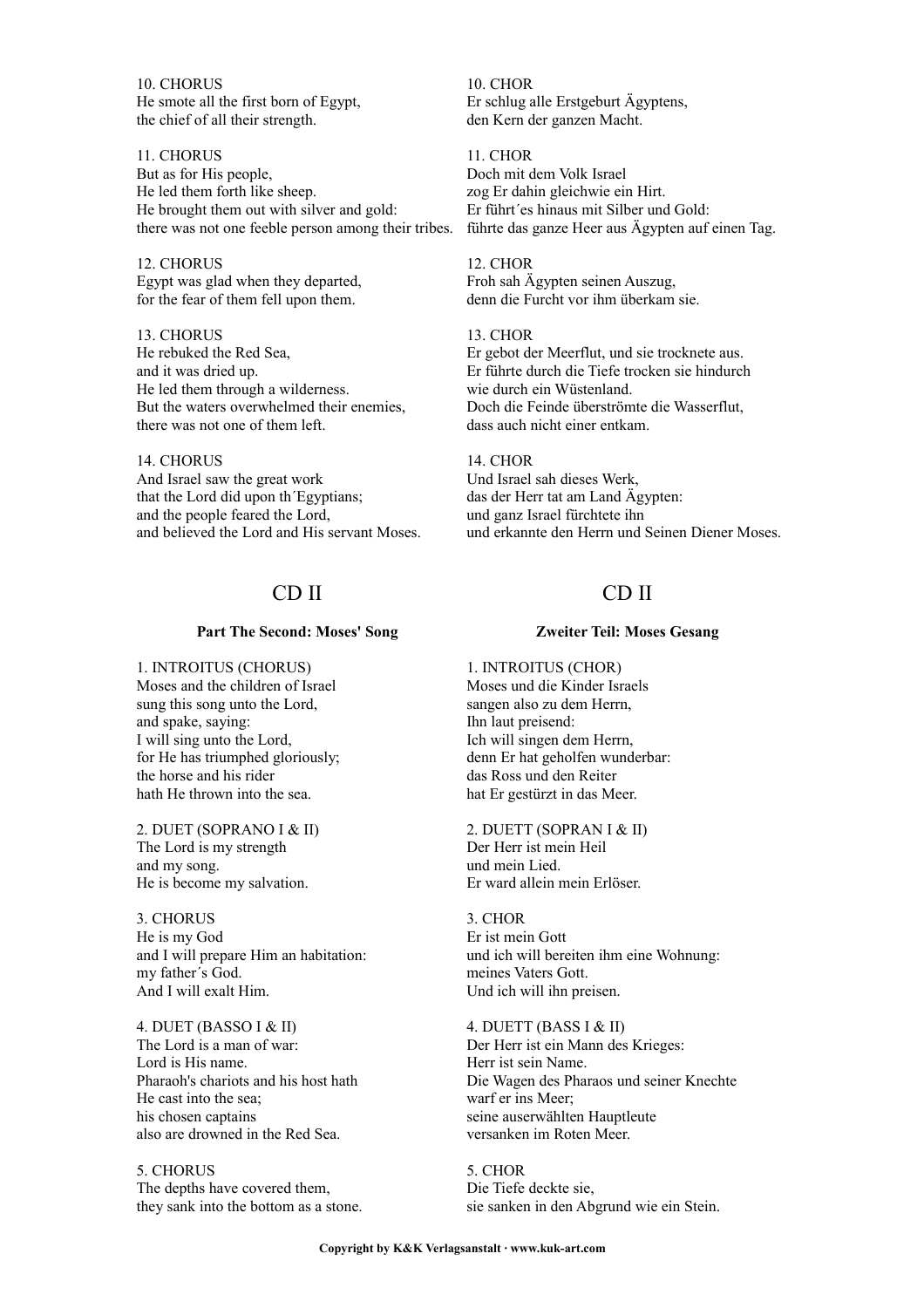#### 6. CHORUS

Thy right hand, O Lord, is become glorious in power: Thy right hand, O Lord, hath dashed in pieces the enemy. And in the greatness of Thine excellency, Thou hast overthrown them that rose up against Thee. Thou sentest forth Thy wrath, which consumed them as stubble.

#### 7. CHORUS

And with the blast of Thy nostrils the waters were gathered together, the floods stood upright as an heap, the depths were congealed in the heart of the sea.

# 8. AIR (TENOR)

The enemy said: "I will pursue, I will overtake, I will divide the spoil; my lust shall be satisfied upon them. I will draw my sword: my hand shall destroy them."

9. AIR (SOPRANO) Thou didst blow with the wind: the sea cover´d them, they sank as lead in the mighty waters.

10. CHORUS Who is like unto Thee, O Lord, among the Gods? Who is like Thee, glorious in holiness, fearful in praises, doing wonders! Thou stretchest out Thy right hand: the earth swallowed them.

11. DUET (COUNTERTENOR & TENOR) Thou in Thy mercy hast led forth Thy people, which Thou hast redeemed. Thou hast guided them in Thy strength unto the holy habitation.

#### 12. CHORUS

The people shall hear and be afraid: sorrow shall take hold on them: all th´ inhabitants of Canaan shall melt away the greatness of Thy arm. They shall be as still as a stone, till Thy people pass over, O Lord, which Thou hast purchased.

13. AIR (COUNTERTENOR) Thou shalt bring them in, and plant them in the mountain of Thine inheritance, in the place, O Lord, which Thou hast made for Thee to dwell in, in the sanctuary, O Lord, which Thy hands have established.

#### 6. CHOR

Herr, Deine Hand tut große, herrliche Wunder: Dein Arm hat, o Herr, zerschlagen in Stücke die Feindesmacht. Und in der Größe Deiner Herrlichkeit hast Du sie gestürzt all´, die gegen Dich stritten. Du sandtest Deinen Grimm, der verzehrte sie wie Stoppeln.

#### 7. CHOR

Und vor dem Hauch Deines Mundes zerteilten sich allsbald die Wasser, die Flut stand aufrecht wie ein Wall, die Tiefe erstarrte im Herzen der See.

#### 8. ARIE (TENOR)

So sagte der Feind: "Ich eile nach, bis ich sie erhascht, bis ich geteilet den Raub, und stille die Rachlust an ihnen. Ich will ziehn mein Schwert, mein Arm soll sie verderben."

# 9. ARIE (SOPRAN) Aber Du ließest Wehn Deinen Hauch: das Meer deckte sie, sie sanken wie Blei in dem mächt´gen Wasser.

10. CHOR Wer vergleicht sich Dir, o Herr, unter den Göttern? Wer gleichet Dir, glanzvoll in Heiligkeit, schrecklich und herrlich, wundertätig! Du strecktest aus die Rechte: da verschlang sie das Grab.

# 11. DUETT (COUNTERTENOR & TENOR) Du in Deiner Gnade hast Dein Volk geleitet, das Du hast erlöset. Und Du hast geführt sie mit Macht zu Deiner heiligen Wohnung.

#### 12. CHOR

Das hören die Völker und sind erstaunt: Schrecken fasst sie rings umher; all´ die Eingeborenen Kanaans ergreift die Angst durch die Stärke Deines Arms. Sie werden erstarren wie Stein, bis vorüber Dein Volk zieht, o Herr, das Du erworben hast.

#### 13. ARIE (COUNTERTENOR)

Bringe sie hinein und pflanze sie auf den Bergen in Deinem Erbteil, an den Ort, o Herr, den Du erhöht zu Deiner Wohnung und zu Deinem Heiligtum, o Herr, das Deine Hand bereitet.